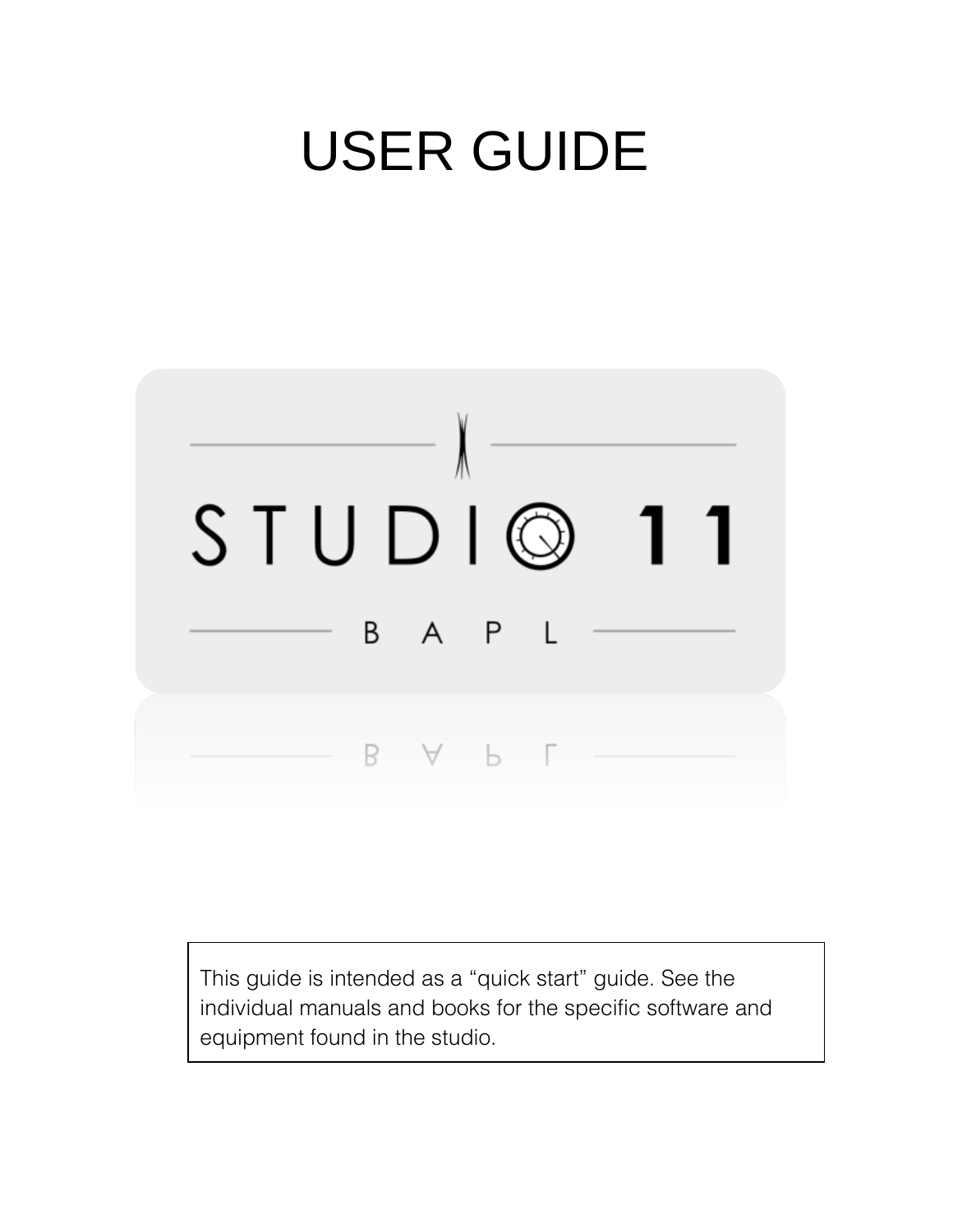#### **THE EQUIPMENT**

The main piece of equipment to get to know in Studio 11 is the 32-input Behringer X32. This is also known as the "mixing board," the "sound board," or just "the board." The full user manual for the Behringer X32 can be found in a binder located in the studio or online.

### **GETTING STARTED**

#### **Be sure to turn the equipment on in this order:**

1. Power strip

2. Computer (power button is located in the back left corner)

3. Mixing board

4. Speakers/Monitors. Note: "monitors" in the studio mean the speakers you use to listen back to your recording, not a computer screen. Always turn on the monitors (speakers) last to avoid damaging them.

### SIGNING IN TO THE COMPUTER





Sign in to the computer by selecting the icon for "BAPL GUEST." No password is required. Note: when signed in under this profile, your files may not be there the next time you come in, so be sure to save your work and export to a flash drive or cloud storage to take with you.

#### *Options for recording software: Logic, Reaper, Audacity*

Each piece of recording software has its own manual for detailed instruction. This guide uses Logic as the example.

#### RECORDING YOUR FIRST TRACK IN LOGIC

When you first open the software, you will be prompted to select a type of track you are creating. Choose the microphone icon if you are recording voice or an instrument through a microphone. The other options are used for creating digital tracks.

**"Input One"** comes up as the first option for this track. **Input one** on the screen corresponds to the first input on the sound board. Plug your microphone in to input one on the board and whatever you record there will show up as that track.

**Arm** the track by clicking the button that is second to the right. It will be blinking red. "Armed" is another way of saying "record-enabled."

*The software for recording and editing music is also known as "DAW" for "digital audio workstation."*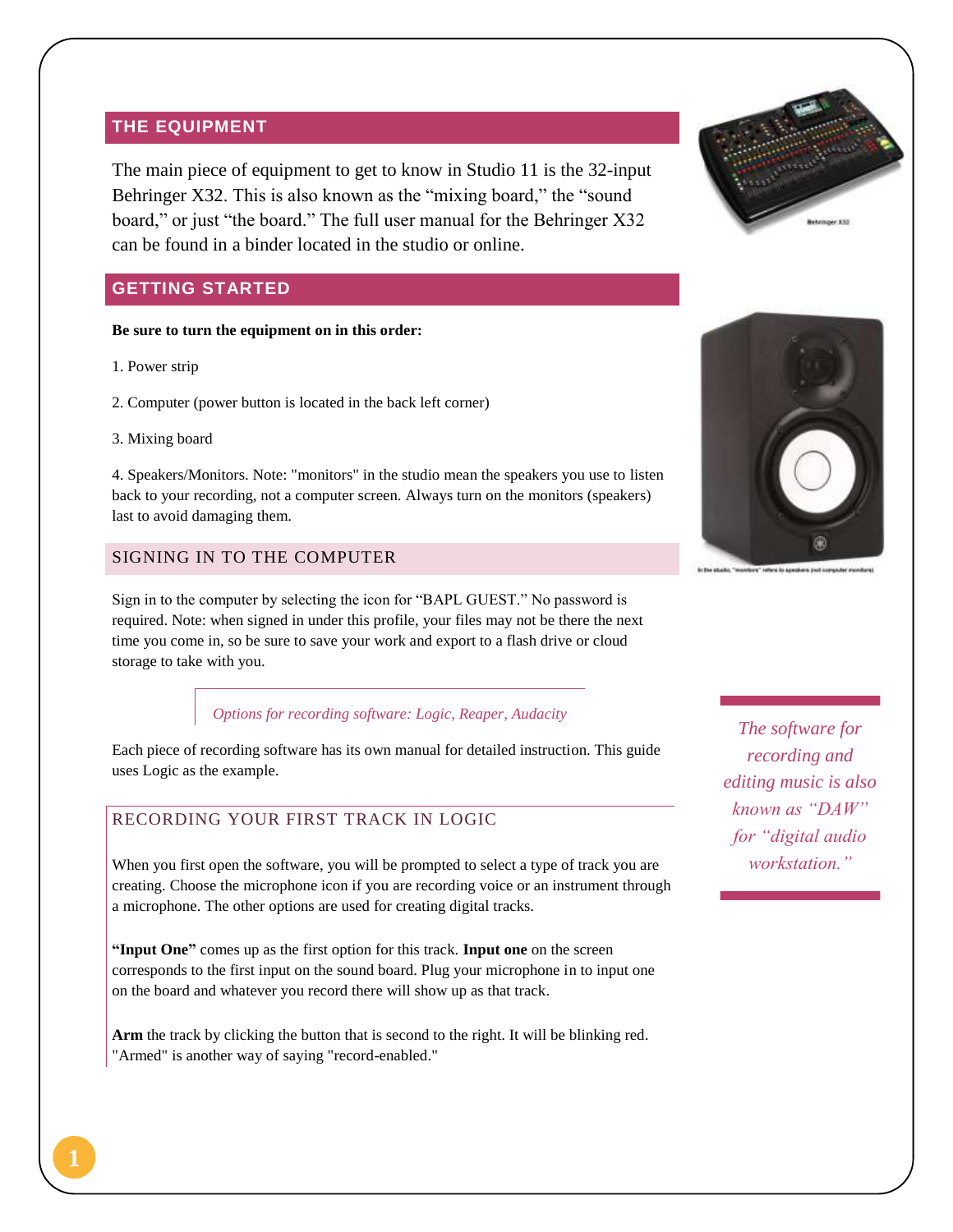Make sure your microphone is plugged in and turned on if it has a power switch. Some microphones do not have an on/off switch and work as soon as they are plugged in to the microphone cable.

Select "microphone one" on the mixing board by press the "select" button above input one. It will light up.

The fader at the extreme left (above **input one**) is to control volume on playback. It does not impact how loud the signal is coming in to the board -- just for listening back. Use the gain knob above the fader to control how loud the signal is coming in to the computer.

## ADDING ANOTHER TRACK

You can add multiple tracks to record at once, or separately. First "un-arm" the previous track then choose **new track** from the menu.

After you create a second track, be sure to change its input to "input two." This designation corresponds to the second input jack on the board. This way you can record multiple tracks at once. You can keep adding tracks and changing the inputs to record multiple microphones at once. Disarm your previously recorded track(s) when recording a new track.

Use the play button at the top of the screen to listen back. Save your file onto a flash drive or upload to cloud storage. The library is not responsible for files saved onto this shared computer.



*Logic Toolbar*

**Technically** speaking, v**olume** is how loud the OUTPUT of the channel or amp is. **Gain** is how loud the INPUT of the channel or amp is.

Tip: Change the label of each track to clearly identify what that track is.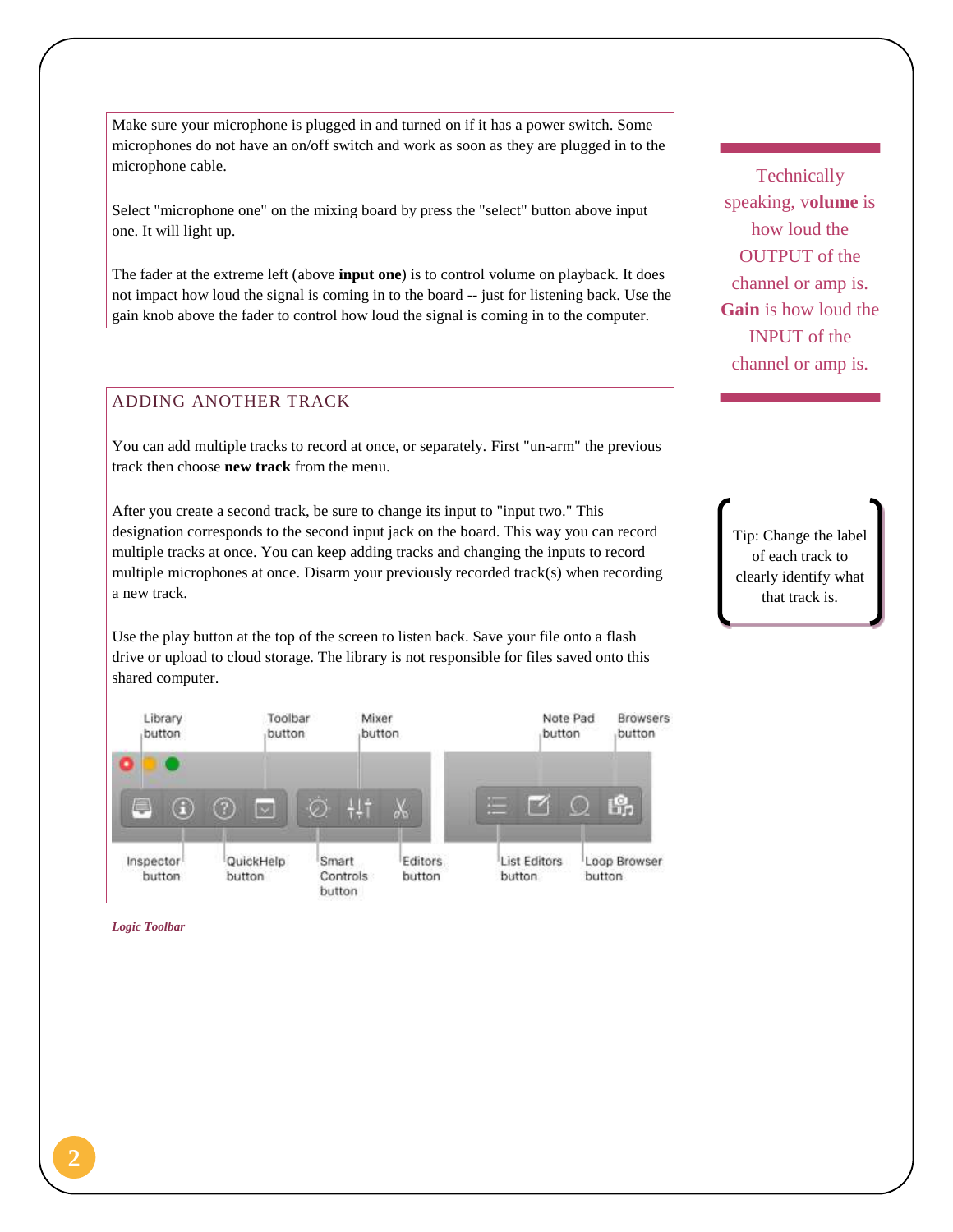#### LISTENING BACK

Use the knob on the board labeled "monitor" to control how loud you're listening back. Around 20% is typically a good level to start. Make sure you **mute** the microphones when listening through the monitors.

If you want to listen back through headphones, turn that knob up to 20% as well. Make sure a headphone is plugged into the jack on the left of the board.



*Playback and record buttons in Logic*

#### SHUTTING DOWN

When shutting everything down, be sure to shut down the speaker monitors first to avoid damaging them. Then shut down the computer, the board and power strip.

Please put away all microphones, headphones, and other equipment.

Remember to save your file onto a flash drive or upload to cloud storage. The library is not responsible for files saved onto this shared computer.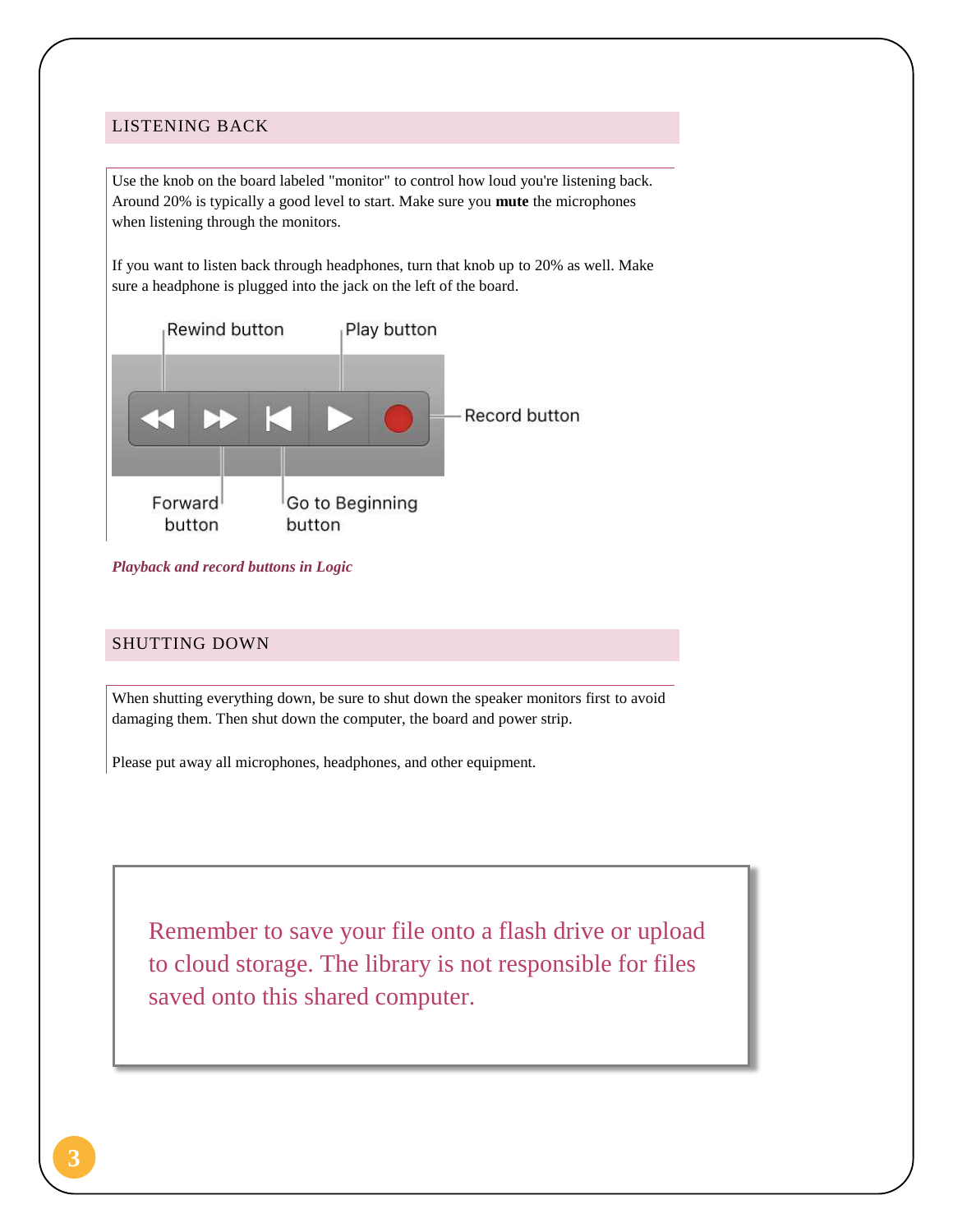## **MICROPHONES AKA MICS**

**Microphones** are the tool that takes sounds from the physical world and changes (or transduces) it into an electrical signal. This studio has several different types of **mics**, each of which serves different purposes.

Three main types of mic are **Condenser**, **Dynamic**, and **Ribbon**. At Studio 11 we have Condenser and Dynamic mics as they are more modern and require less upkeep.

**Condenser microphones** are very clear, articulate and bright, maybe even "airy". They are commonly used to record classical music, lead vocalists, cymbals / ambient room sounds. They are sensitive to very quiet sounds but also respond to moderately loud sounds.

**Dynamic microphones** are a more rugged and dark sounding, not as airy as condensers. They are commonly used to record drums, percussion, guitar cabinets, and for voice-overs. They are less sensitive to quiet sounds and able to withstand loud sounds without distortion.

**RIbbon microphones** are somewhere in-between dynamic and condensers in that they are articulate and realistic, yet darksounding. It's one of the most early microphone designs, using a fragile ribbon of aluminum to pick up sound, which is very sensitive to bumps, drops, temperature, and improper storage.

Each microphone has a **Pickup Pattern,** which is another way of saying what it hears. Four common pickup patterns are **Cardioid**, **Supercardioid**, **Figure 8**, and **Omnidirectional**: each have their own strengths.

**Cardioid and Supercardioid** are similar: cardioid is a heart shape in front of the mic, and Supercardioid is like a narrow heart in front with a tiny petal shape directly behind it, and surrounded by null space. These patterns are typically used when you want to pick up only the source, with as little room sound as possible. For example, if there was a heater running and you were recording a vocalist, you would likely use a Supercardioid mic and aim the front of the mic at the vocalist and try to aim the null at the heater or noise source.

**Figure 8** looks like two ball-like lobes in front and back of the microphone which can be good for getting some of the sound of the

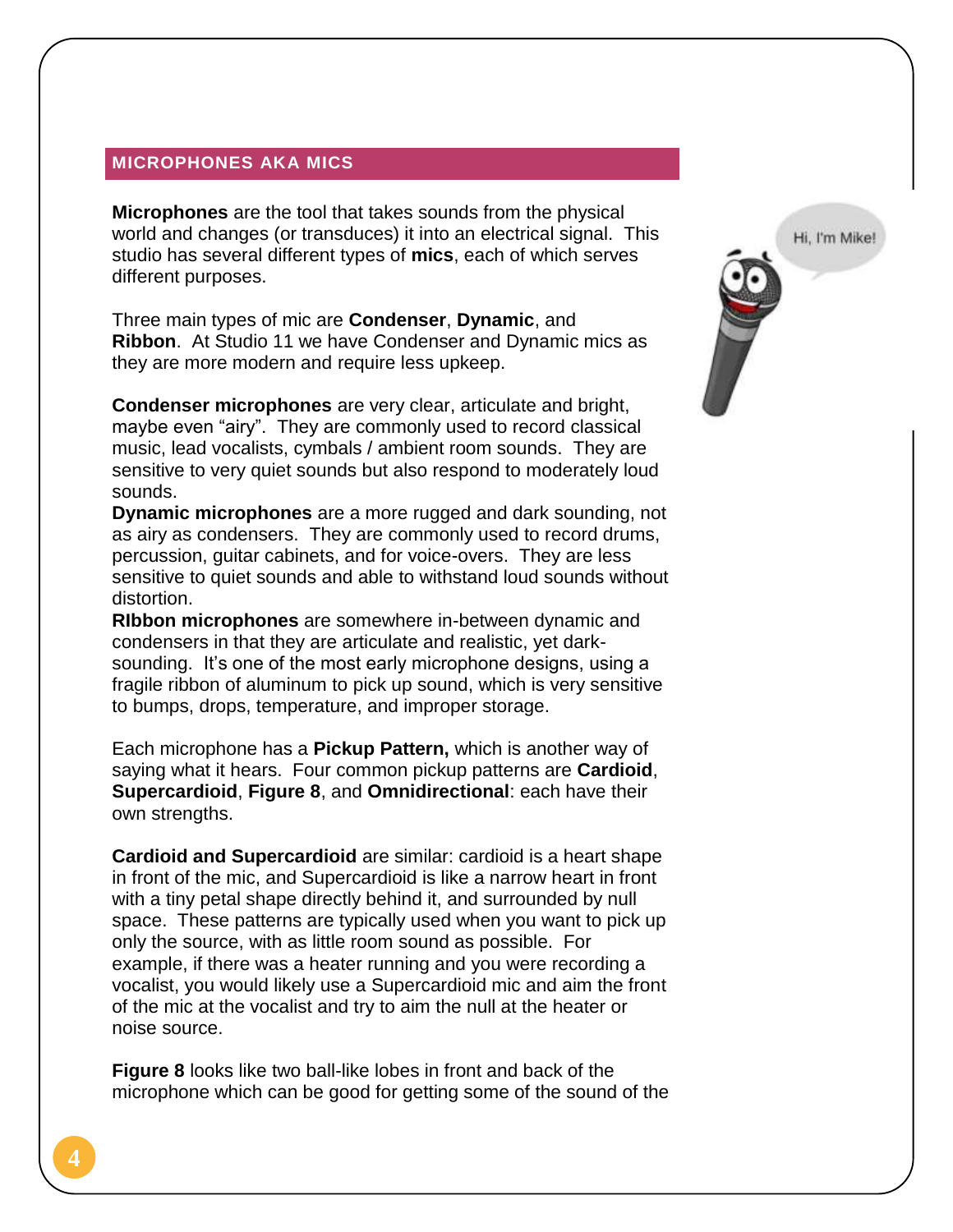room as well as the source, or for recording two sources--Imagine yourself and a friend standing facing each other with the mic between you--you would be singing / talking into the lobes of the figure 8 pattern and you would evenly be picked up.

**Omnidirectional** mic patterns are a circle around the mic, meaning it picks up sound almost identically from all directions. These are good for recording the sound of instruments in a room, when you don't only want the main source, but some of the ambience. Omnidirectional mics are often used to add a natural room sound to a recorded instrument. For example, many of the hits of Led Zeppelin featured a very room-y drum sound, in most cases, omnidirectional mics in the back of the room.

Studio 11 is equipped with two condensers capable of all the above-mentioned pickup patterns, and many dynamic mics, which are all cardioid. These variations are capable of effectively recording just about any source you can imagine!

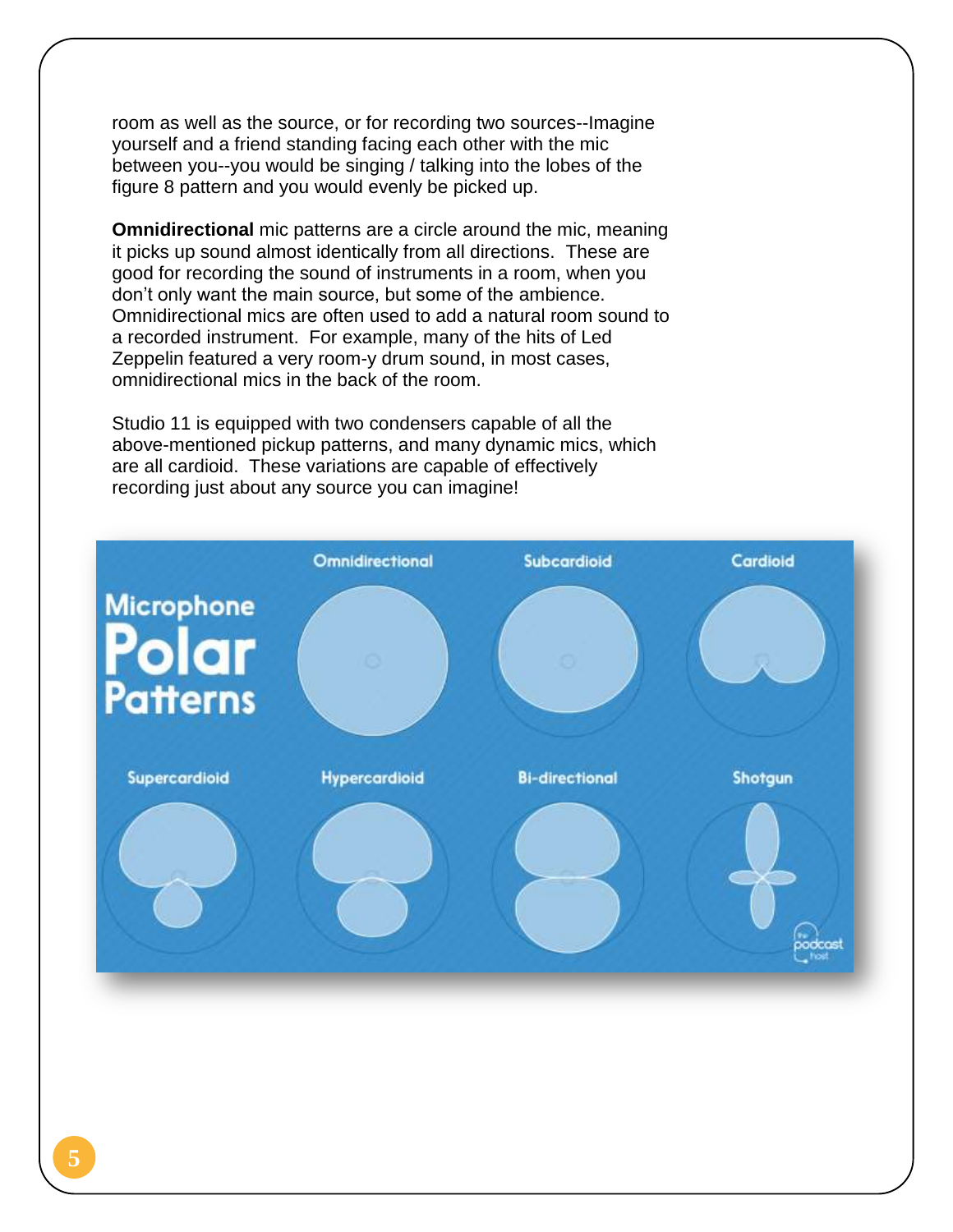## **AUDIO INTERFACE**

An **audio interface** is the equipment that takes the signal from the **analog** world of the mic, amplifies it, and converts it to a **digital** stream into the **computer**. It's important for the quality of audio to make sure the signal doesn't **CLIP** the interface or the computer- this will be discussed in more detail in the "Quick Startup Guide".

The interface at Studio 11 is a **Behringer X32**, capable of putting **32 individual channels** into the computer simultaneously! In addition to sending signals TO the computer, it also receives the playback from the computer, and can add effects like reverb / ambience, delay, as well as equalization and compression. The interface has many more features which will be touched on in the "Quick Startup Guide" but it is set up to very quickly help you monitor, playback and record audio to and from the computer.

## **DAW or Digital Audio Workstation**

The Digital Audio Workstation or DAW is the recording / editing program on the computer that allows you to record, playback, edit, and mix a virtually unlimited number of recorded audio tracks. Studio 11 has two different programs, Logic X and Reaper, both of which are high quality programs designed for professional use, yet are intuitive and user friendly. Once audio tracks are in the DAW of your choice, you have virtually unlimited ability to edit / rearrange, shift pitch, distort, compress, mix, etc. Mixing is the process of balancing levels between all recorded tracks. There are so many ways to edit and manipulate sound once in the computer that entire professional mixes can be done this way! The audio doesn't leave the digital world until it's listened to on headphones, an ipad or laptop, or car speakers. For example, professional mix engineers are often emailed recorded tracks from someone's DAW anywhere in the world, which they can balance, and blend then email back!



Logic



Reaper

#### **MONITORS**

Studio 11 has two forms of monitoring audio: near-field **studio monitor speakers**, and closed-back **headphones**. Studio monitors are designed to be flat sounding and unforgiving which allows you to listen almost clinically to your recorded material, helping you to make precise adjustments. The benefit of mixing / monitoring on speakers out loud in the room is that it will be more likely to translate well to other rooms and listening spots. Mixing in